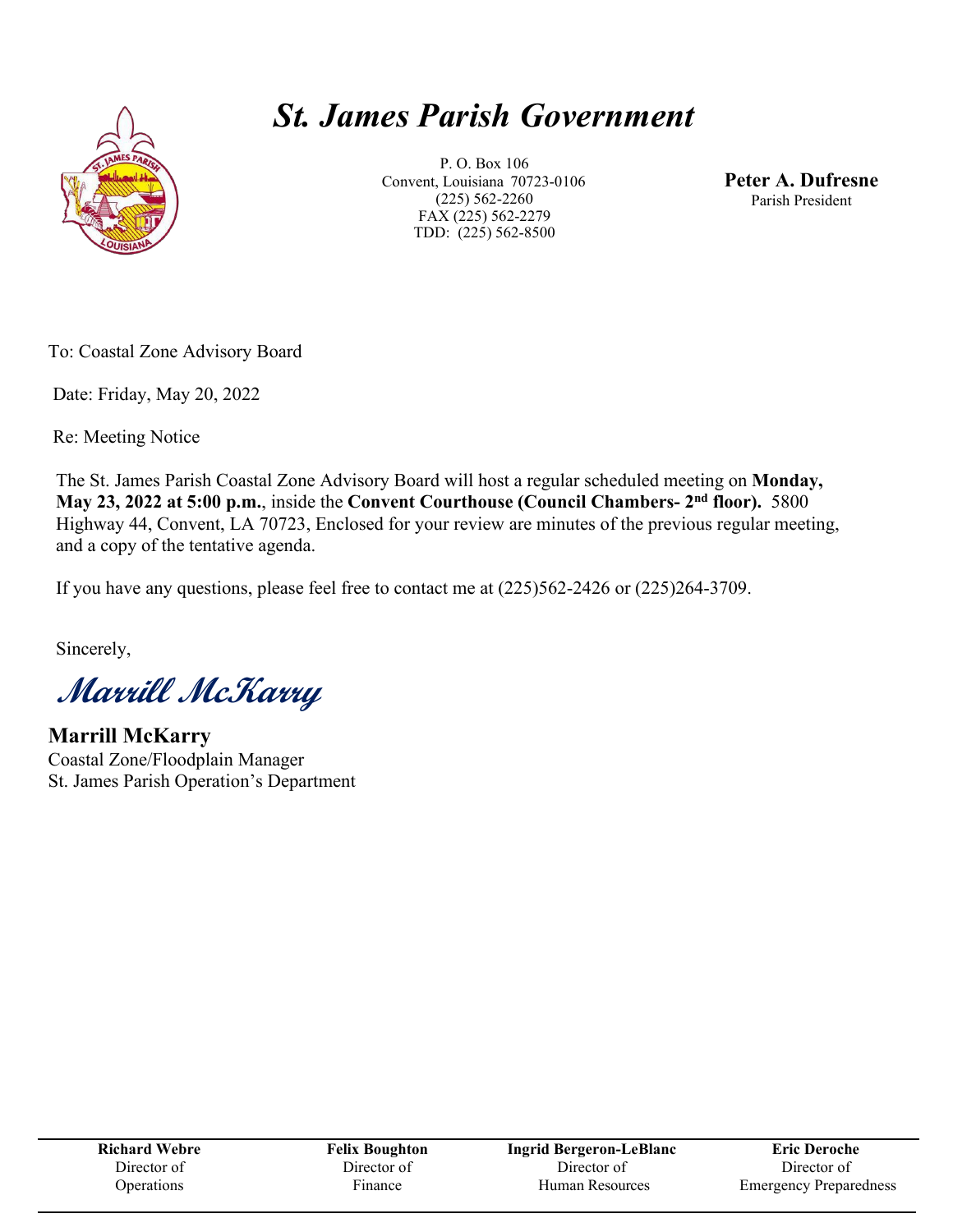# **`ST. JAMES PARISH COASTAL ZONE MANAGEMENT REGULAR MEETING AGENDA MONDAY, May 23, 2022 - 5:00 p.m.**

## **I. CALL TO ORDER**

**II. ROLL CALL**

# **III. MINUTES OF PREVIOUS MEETINGS**

1. Monday, April 25, 2022 Regular Meeting Minutes

## **IV. CORRESPONDENSE**

1. None

# **V. PRESENTATION AND PUBLIC COMMENTS**

- 1. Presentation None
- 2. Public Comments (on agenda items)

# **VI. OLD BUSINESS**

1. **None**

# **VII. NEW BUSINESS**

1. **None**

# **VIII. STATE CONCERNS**

# All state applications can be viewed through OCM PermitTRAK Database link below:

[http://sonlite.dnr.state.la.us/sundown/cart\\_prod/cart\\_cmd\\_menu](http://sonlite.dnr.state.la.us/sundown/cart_prod/cart_cmd_menu)

| <b>Applicant</b>              | <b>Project</b>                                           | <b>Coastal</b><br><b>Use</b><br>Permit# |
|-------------------------------|----------------------------------------------------------|-----------------------------------------|
| <b>Gulf South Pipeline</b>    | Project: Index 2517-307 Replacement Project (PN 12212)   | P20220341                               |
| Company, LLC                  |                                                          |                                         |
|                               | Preliminary Determination: Coastal Use Permit            |                                         |
|                               | Application Modification: N/A                            |                                         |
| <b>NuStar Logistics, L.P.</b> | Project: St. James Terminal Dock 1/2/5 Dredging          | P20220322                               |
|                               | Preliminary Determination: NDSI                          |                                         |
|                               | Application Modification: N/A                            |                                         |
| <b>St. James Parish</b>       | Project: Project: Gravois Canal Hurricane Debris Removal | P20220419                               |
| Government                    |                                                          |                                         |
|                               | Preliminary Determination:                               |                                         |
|                               | Application Modification: N/A                            |                                         |
| SJ Louisiana Solar,           | Project: SJ Louisiana Solar Project                      | P20220346                               |
| <b>LLC</b>                    |                                                          |                                         |
|                               | Preliminary Determination: Exempt, NDSI                  |                                         |
|                               | <b>Application Modification:</b><br>N/A                  |                                         |
| <b>Vacherie Solar Energy</b>  | Project:<br>Vacherie Solar Energy Center                 | P20220347                               |
| Center, LLC                   |                                                          |                                         |
|                               | Preliminary Determination: Exempt, NDSI                  |                                         |
|                               | <b>Application Modification:</b><br>N/A                  |                                         |
| <b>Gulf South Pipeline</b>    | Project: St. James City Gate (PN 12276)                  | P20220425                               |
| Company, LLC                  |                                                          |                                         |
|                               | Preliminary Determination: Exempt                        |                                         |
|                               | Application Modification: N/A                            |                                         |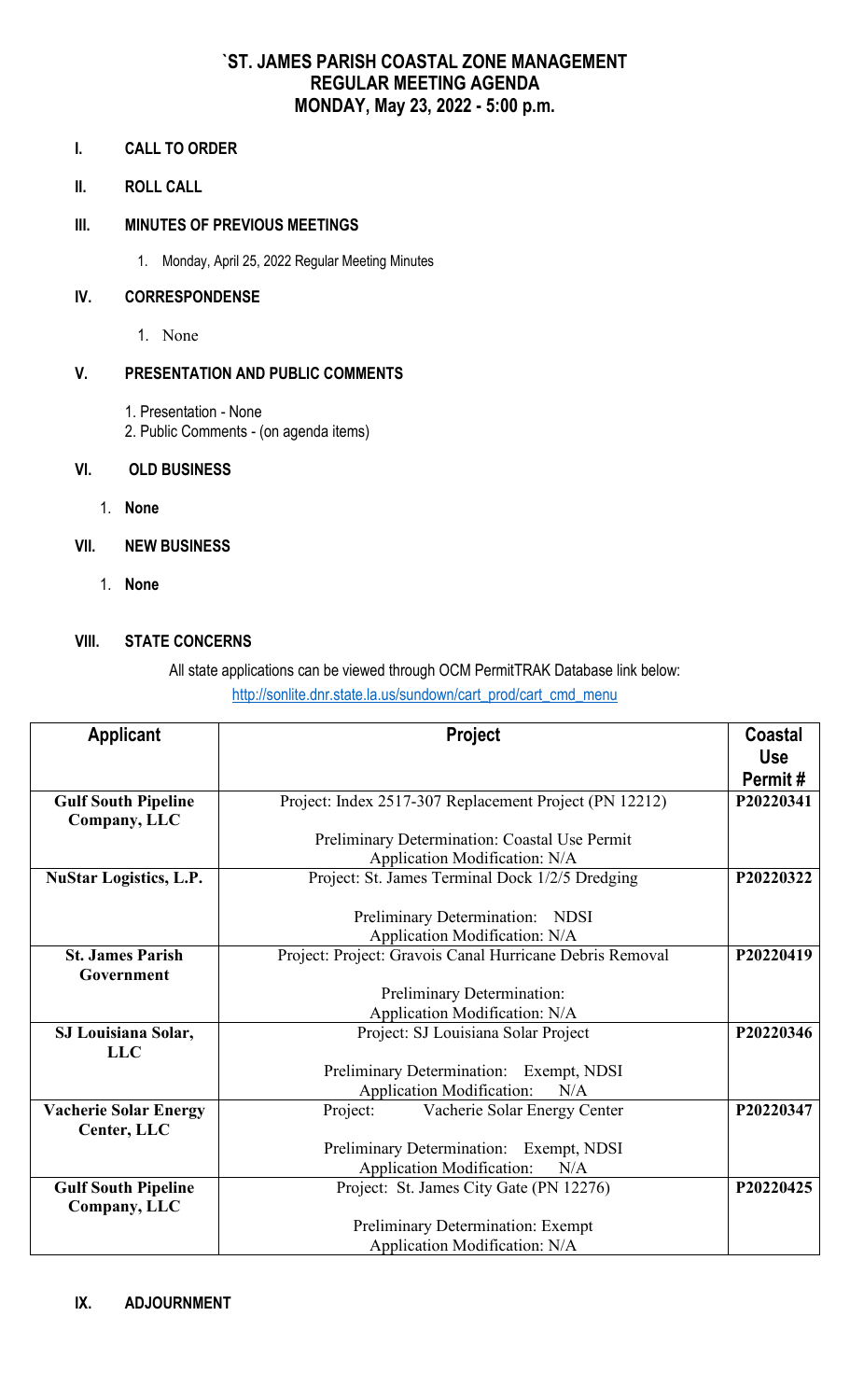## **PROCEEDING OF THE COASTAL ZONE MANAGEMENT ADVISORY COMMISSION, PARISH OF ST. JAMES, STATE OF LOUSIANA, TAKEN AT A REGULAR MEETING AT THE ST. JAMES PARISH EASTBANK COURTHOUSE ON MONDAY, APRIL 25, 2022.**

The Coastal Zone Management Advisory Commission (CZMAC) of the Parish of St. James, State of Louisiana, met in a regular session on Monday, April 25, 2022 at 5:00 p.m.

**PRESENT:** Craig Calcagno, Carl Vicknair, Brandon Gravois Ed Arceneaux Jr., Yvette Melancon Wayne Becnel, Elton Chenier, and Levar Joseph

### **ABSEENT:**

**ALSO, IN ATTENDANCE:** Marrill McKarry, Rick Webre, and Vic Franckiewicz

**MINUTES**: Motioned by Craig Calcagno, Jr. and seconded by Wayne Becnel to approve the regular meeting of Monday, March 28, 2022 as presented. All in favor. Motion carried.

#### **CORRESPONDENCE:**

1. None

#### **PRESENTATION AND PUBLIC COMMENTS:**

- 1. Presentation -None
- 2. Public Comments (on agenda items) None

#### **OLD BUSINESS:**

**1. None**

#### **NEW BUSINESS:**

1. **Air Products & Chemicals, Inc. P20220232-** Represented by Kevin Otwell. Air Products proposes to establish a new electrical utility connection and install the following new equipment within their existing SMR facility: steam turbine generator, cooling water tower, reverse osmosis (RO) treatment system, water storage tank, two groundwater production wells, and a parking lot. The steam turbine generator will serve both as a steam sink and primary source of electrical power. The groundwater wells will be installed to feed the RO system which will then feed the plant's water requirements. The groundwater wells will consist of a 12-inch diameter steel well casing to be installed to a total depth of 440 feet below ground surface. All major equipment will include concrete foundations. The steam turbine generator and water storage tank foundations will be supported by 88 36"x30'pilings. The parking lot will be constructed of soil and packed gravel. All work and excavations will occur within the existing SMR facility, which is located wholly above the five-foot contour. Elton Chenier motion to accept application and was second by Yvette Melancon. Roll Call: Craig Calcagno, Jr.- yes, Carl Vicknair- yes, Brandon Gravois- yes, Ed Arceneaux, Jr. – yes, Yvette Melancon- yes, Wayne Becnel- yes, Elton Chenier- yes, Levar Joseph- yes. All in Favor. Motion Carried.

#### **STATE CONCERNS:**

All state applications can be viewed through OCM PermitTRAK Database link below:

#### [http://sonlite.dnr.state.la.us/sundown/cart\\_prod/cart\\_cmd\\_menu](http://sonlite.dnr.state.la.us/sundown/cart_prod/cart_cmd_menu)

| <b>Applicant</b>              | <b>Project</b>                                                       | Coastal    |  |  |
|-------------------------------|----------------------------------------------------------------------|------------|--|--|
|                               |                                                                      | <b>Use</b> |  |  |
|                               |                                                                      | Permit#    |  |  |
| <b>Ascension Pipeline LLC</b> | Project:<br><b>Ascension Pipeline Project</b>                        | P20150393  |  |  |
|                               |                                                                      |            |  |  |
|                               | Preliminary Determination: Coastal Use Permit                        |            |  |  |
|                               | Application Modification: 3/25/22 - plat 59 was added to document an |            |  |  |
|                               | unauthorized access road                                             |            |  |  |
| No Comment was made.          |                                                                      |            |  |  |
| <b>Enterprise Products</b>    | Project: Promix to Tri-States Pipeline Anomaly Repair                | P20220265  |  |  |
| <b>Operating LLC</b>          |                                                                      |            |  |  |
|                               | Preliminary Determination: CMD GP - 6                                |            |  |  |
|                               | Application Modification: Revised/minimized access route to          |            |  |  |
|                               | ingress/egress from the south side of the existing ROW               |            |  |  |
| No Comment was made.          |                                                                      |            |  |  |
| <b>St. James Parish</b>       | Project: South Vacherie Backwater Flood Protection Project           | P20141390  |  |  |
| Government                    |                                                                      |            |  |  |